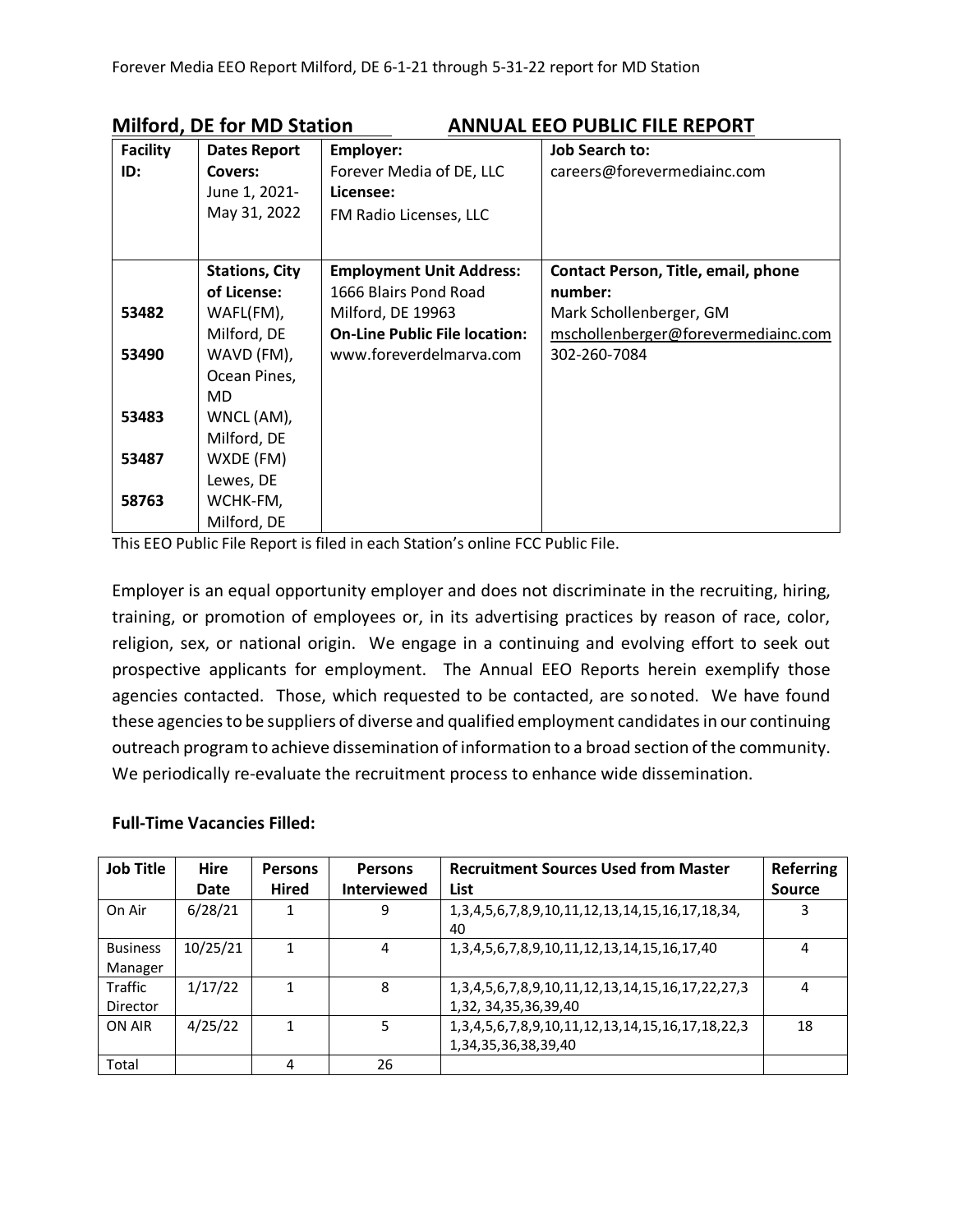| Recruitment             | <b>Recruitment Source</b>                      | <b>Referrals from this</b><br><b>Source</b> |        |  |  |
|-------------------------|------------------------------------------------|---------------------------------------------|--------|--|--|
| <b>Source</b>           | Name, Address, Phone, Contact, email, URL      | Requested                                   | source |  |  |
|                         |                                                |                                             |        |  |  |
| <b>Number</b>           |                                                | <b>Notification</b>                         |        |  |  |
| 1                       | Forever Media Website                          | No                                          | 0      |  |  |
|                         | 1666 Blairs Pond Road                          |                                             |        |  |  |
|                         | Milford, DE 19963                              |                                             |        |  |  |
|                         | 1-302-260-7084                                 |                                             |        |  |  |
|                         | www.Foreverdelmarva.com                        |                                             |        |  |  |
| $\mathbf{2}$            | Forever Media ON-AIR RADIO STATIONS            | No                                          | 0      |  |  |
|                         | WAFL, WAVD, WCHK, WNCL, WXDE                   |                                             |        |  |  |
|                         | 1666 Blairs Pond Road                          |                                             |        |  |  |
|                         | Milford, DE 19963                              |                                             |        |  |  |
|                         | 1-302-422-7575                                 |                                             |        |  |  |
|                         | www.careers@forevermediainc.com                |                                             |        |  |  |
| $\overline{\mathbf{3}}$ | Walk-Ins, Employee/ Client Referrals/Other     | No                                          | 13     |  |  |
|                         | Mark Schollenberger                            |                                             |        |  |  |
|                         | 1666 Blairs Pond Road                          |                                             |        |  |  |
|                         | Milford, DE 19963                              |                                             |        |  |  |
|                         | 1-302-260-7084                                 |                                             |        |  |  |
|                         | careers@forevermediainc.com                    |                                             |        |  |  |
| 4                       | Indeed                                         | No                                          | 11     |  |  |
|                         | 177 Broad Street, 6th Floor, Stamford CT 06901 |                                             |        |  |  |
|                         | 888-746-9333                                   |                                             |        |  |  |
|                         | <b>Customer Support</b>                        |                                             |        |  |  |
|                         | www.indeed.com                                 |                                             |        |  |  |
|                         |                                                |                                             |        |  |  |
| 5                       | Internal Posting-Brownsville                   | No                                          | 0      |  |  |
|                         | 123 Blaine Road, Brownsville PA 15417          |                                             |        |  |  |
|                         | Joyce Nicholson                                |                                             |        |  |  |
|                         | 724-938-2000                                   |                                             |        |  |  |
|                         | jnicholson@forevermediainc.com                 |                                             |        |  |  |
| 6                       | Internal Job Posting-Cumberland                | No                                          | 0      |  |  |
|                         | 350 Byrd Avenue                                |                                             |        |  |  |
|                         | Cumberland, MD 21502                           |                                             |        |  |  |
|                         | Jeanie McLaughlin                              |                                             |        |  |  |
|                         | 301-722-6666                                   |                                             |        |  |  |
|                         | jmclaughlin@forevermediainc.com                |                                             |        |  |  |
| $\overline{\mathbf{z}}$ | Internal Job Posting-Easton                    | No                                          | 0      |  |  |
|                         | 306 Port Street                                |                                             |        |  |  |
|                         | Easton, MD 21601                               |                                             |        |  |  |
|                         | Patty Tibbitt                                  |                                             |        |  |  |
|                         | 410-822-3301                                   |                                             |        |  |  |
|                         | ptibbit@forevermediainc.com                    |                                             |        |  |  |
| 9                       | Internal Job Posting - Hollidaysburg           | No                                          | 0      |  |  |
|                         | 1 Forever Drive, Hollidaysburg, PA 1664        |                                             |        |  |  |
|                         | <b>Jody Downing</b>                            |                                             |        |  |  |
|                         | 814-941-9800                                   |                                             |        |  |  |
|                         | jdowning@forevermediainc.com                   |                                             |        |  |  |
|                         |                                                |                                             |        |  |  |

## **Full-Time Recruitment Sources Master List:**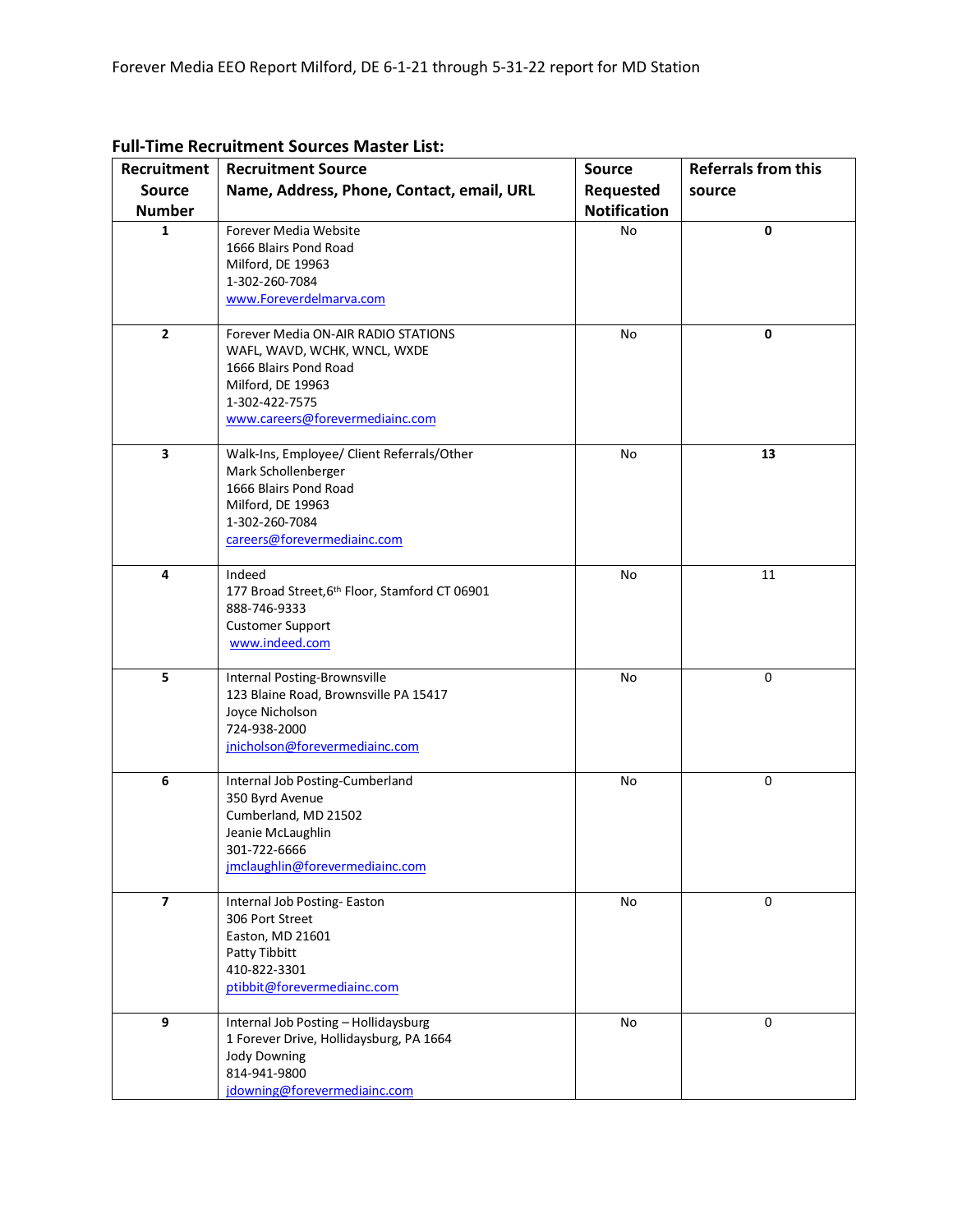| 10 | Internal Job Posting - Johnstown             | No | $\pmb{0}$      |
|----|----------------------------------------------|----|----------------|
|    | 109 Plaza Drive, Johnstown, PA 15905         |    |                |
|    | Shelly Lovenduski                            |    |                |
|    | 814-255-4186                                 |    |                |
|    | slovenduski@forevermediainc.com              |    |                |
| 11 | Internal Job Posting - Lebanon, PA           | No | 0              |
|    | 440 Rebecca Street                           |    |                |
|    | Lebanon, PA 17046                            |    |                |
|    | <b>Tammy Signor</b>                          |    |                |
|    | 717-272-7651                                 |    |                |
|    | tsignor@forevermediainc.com                  |    |                |
| 12 | Internal Job Posting -Meadville/Franklin     | No | 0              |
|    | 900 Water St.                                |    |                |
|    | Meadville, PA 16335<br>Jill Hamilton         |    |                |
|    | 814-724-1111                                 |    |                |
|    | jhamilton@forevermediainc.com                |    |                |
| 13 | Internal Job Posting - Pittsburgh            | No | 0              |
|    | 2 Robinson Plaza, Suite 410                  |    |                |
|    | Pittsburgh, PA 15205                         |    |                |
|    | Dottie McCartney                             |    |                |
|    | 412-275-3393                                 |    |                |
|    | dmccartney@foreverpittsburgh.com             |    |                |
| 14 | Internal Job Posting - Sharon                | No | 0              |
|    | 87 Stambaugh Ave., Suite 3                   |    |                |
|    | Sharon, PA 16146                             |    |                |
|    | Jill Hamilton                                |    |                |
|    | 724-308-7208                                 |    |                |
|    | jhamilton@forevermediainc.com                |    |                |
| 15 | Internal Job Posting - State College         | No | 0              |
|    | 2551 Park Center Blvd.                       |    |                |
|    | State College, PA 16801                      |    |                |
|    | Andrew Kreiser<br>814-237-9800               |    |                |
|    | akreiser@forevermediainc.com                 |    |                |
| 16 | Internal Job Posting - York/Hanover          | No | 0              |
|    | 275 Radio Road                               |    |                |
|    | Hanover, PA 17331                            |    |                |
|    | <b>Tammy Signor</b>                          |    |                |
|    | 717-637-3831                                 |    |                |
|    | tsignor@forevermediainc.com                  |    |                |
| 17 | Internal Job Posting - Wilmington            | No | 0              |
|    | 2727 Shipley Road                            |    |                |
|    | Wilmington, DE 19810                         |    |                |
|    | Bobbi Jo Clifford                            |    |                |
|    | 302-478-2700                                 |    |                |
|    | bclifford@forevermediainc.com                |    |                |
|    |                                              |    |                |
| 18 | All Access                                   | No | $\overline{2}$ |
|    | 24955 Pacific Coast Highway, C303            |    |                |
|    | Malibu, CA 90265                             |    |                |
|    | 310-457-6616                                 |    |                |
| 20 | www.Allaccess.com                            | No | $\mathbf 0$    |
|    | Chestnut Hill College<br>9601 Germantown Ave |    |                |
|    | Philadelphia, PA 19118                       |    |                |
|    | www.joinhandshake.com                        |    |                |
|    |                                              |    |                |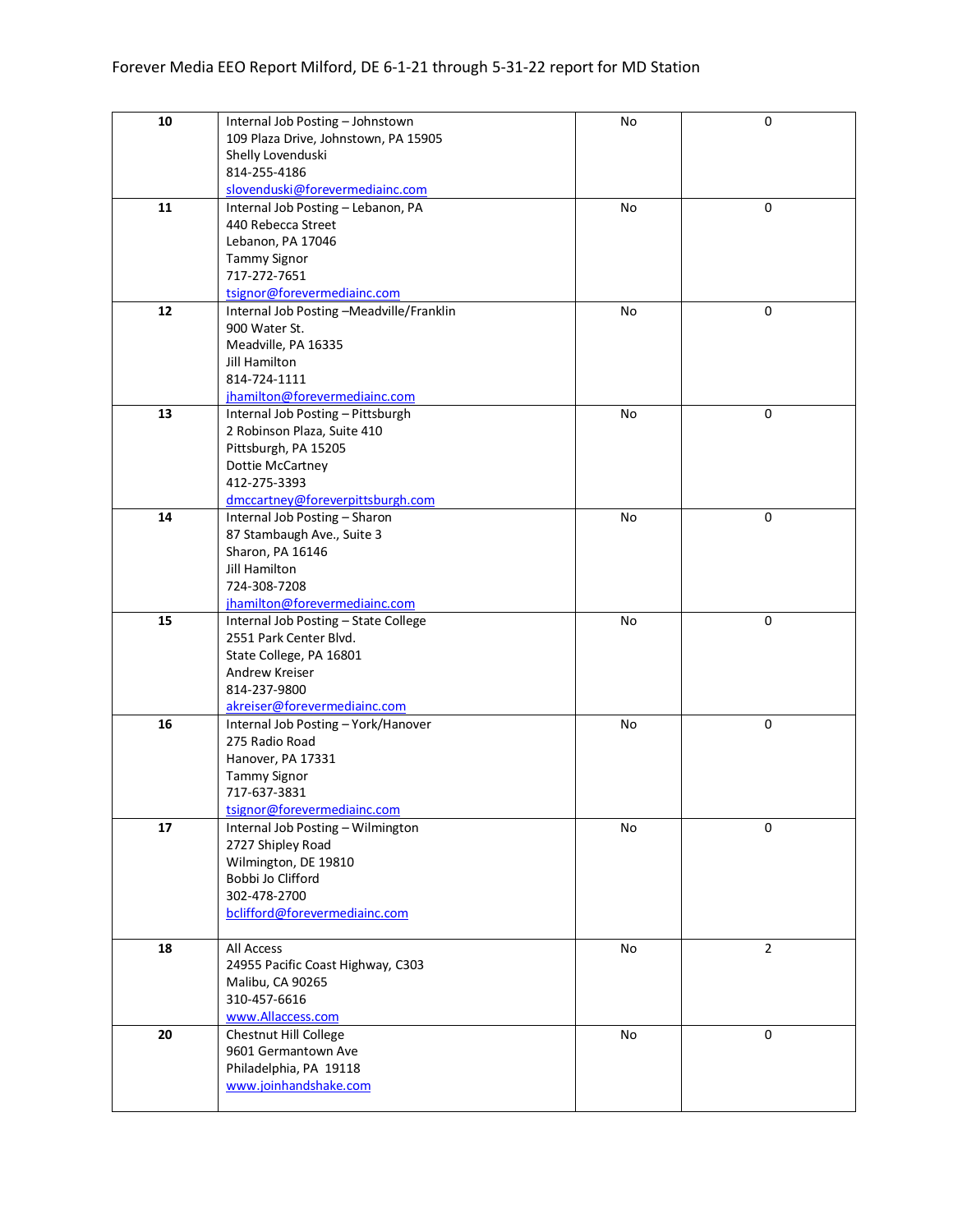| 21 | Connecticut College<br>270 Mohegan Ave<br>New London, CT 06320<br>www.joinhandshake.com         | No | 0           |
|----|-------------------------------------------------------------------------------------------------|----|-------------|
| 22 | Del-Tech Community College<br>100 Campus Dr<br>Dover, DE 19904<br>www.joinhandshake.com         | No | $\mathbf 0$ |
| 23 | Drew University<br>36 Madison Ave<br>Madison, NJ 07940<br>www.joinhandshake.com                 | No | 0           |
| 24 | Fairleigh Dickinson University<br>1000 River Road<br>Teaneck, NJ 07666<br>www.joinhandshake.com | No | 0           |
| 25 | <b>Hofstra University</b><br>Hempstead, NY 11549<br>www.joinhandshake.com                       | No | $\pmb{0}$   |
| 26 | Kean University<br>1000 Morris Ave<br>Union Twsp, NJ 07083<br>www.joinhandshake.com             | No | 0           |
| 27 | LaSalle University<br>1900 West Olney Ave<br>Philadelphia, PA 19141<br>www.joinhandshake.com    | No | $\pmb{0}$   |
| 28 | Lebanon Valley College<br>101 College Ave<br>Annville, PA 17003<br>www.joinhandshake.com        | No | $\pmb{0}$   |
| 29 | Monmouth University<br>400 Cedar Ave<br>W. Long Branch, NJ 07764<br>www.joinhandshake.com       | No | $\pmb{0}$   |
| 30 | Ocean County College<br>College Dr<br>Toms River, NJ 08753<br>www.joinhandshake.com             | No | 0           |
| 31 | <b>Rutgers University</b><br>College Ave<br>New Brunswick NJ 08901<br>www.joinhandshake.com     | No | $\mathbf 0$ |
| 32 | Seton Hall<br>400 South Orange Ave<br>So. Orange. Nj 07079<br>www.joinhandshake.com             | No | $\pmb{0}$   |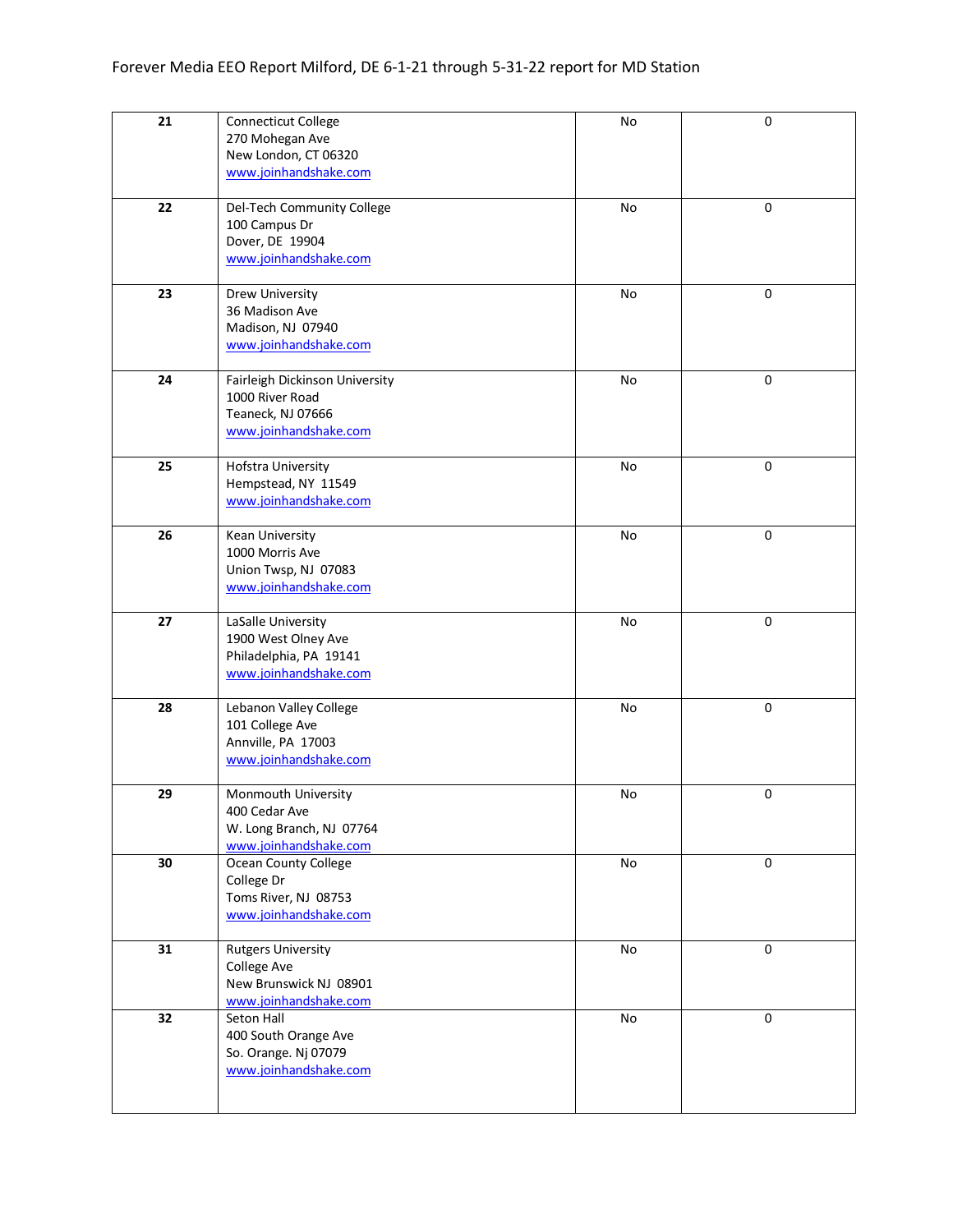| $\overline{33}$ | <b>Stockton University</b><br>101 Vera King Farris Dr<br>Galloway Twsp, NJ 08205<br>www.joinhandshake.com | No        | 0           |
|-----------------|-----------------------------------------------------------------------------------------------------------|-----------|-------------|
| 34              | University of Delaware<br>401 Academy St<br>Newark, DE<br>www.joinhandshake.com                           | <b>No</b> | $\mathbf 0$ |
| 35              | University of Maryland<br>11868 College Backbone Rd<br>Princess Anne, MD 21853<br>www.joinhandshake.com   | No        | $\mathbf 0$ |
| 36              | <b>Washington College</b><br>300 Washington Ave<br>Chestertown, MD 21620<br>www.joinhandshake.com         | <b>No</b> | 0           |
| 37              | Wesleyan University<br>41 Wyllys Ave<br>Middletown, CT 06459<br>www.joinhandshake.com                     | No        | $\mathbf 0$ |
| 38              | West Chester University<br>700 South High Street<br>West Chester, PA 19382<br>www.joinhandshake.com       | No        | 0           |
| 39              | Wilmington University<br>320 N Dupont Hwy<br>New Castle, DE 19720<br>www.joinhandshake.com                | No        | 0           |
| 40              | LinkedIn<br>www.linkedin.com                                                                              | No        | 0           |
| <b>TOTAL</b>    |                                                                                                           |           | 26          |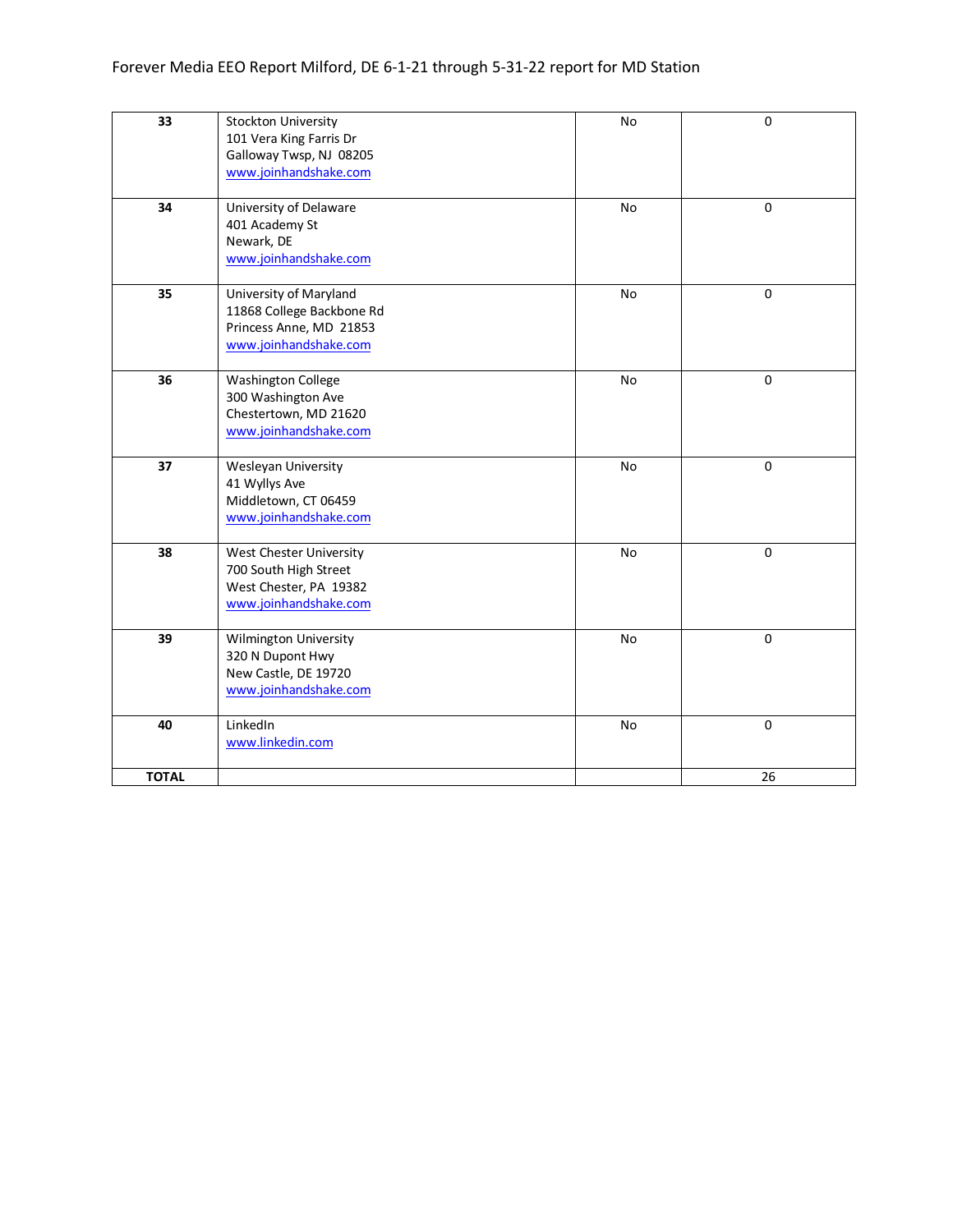## **Outreach Activities List:**

| Outreach<br><b>Number</b> | Date             | Recruitment<br>Initiative                                  | <b>Description</b>                                                                                                                                                                                                                                                                                                                                                                                                              | <b>Participants</b>                                                                                                         |
|---------------------------|------------------|------------------------------------------------------------|---------------------------------------------------------------------------------------------------------------------------------------------------------------------------------------------------------------------------------------------------------------------------------------------------------------------------------------------------------------------------------------------------------------------------------|-----------------------------------------------------------------------------------------------------------------------------|
| $\mathbf{1}$              | 8/12/21          | #1 Conventions,<br>Job Fairs, Career<br>Days, Career Fairs | Pennsylvania CareerLink Day-The event<br>featured open interviews and<br>information on employment and career<br>opportunities. Information on all<br>current employment opportunities with<br>Forever Media Inc. was offered to<br>attendees. In addition, the information<br>was left with Pennsylvania CareerLink of<br>Greene County to be used with future<br>candidates looking for employment.                           | Jennifer Martin<br>represented all of the<br>Forever Media stations.                                                        |
| $\overline{2}$            | 8/17 and 8/18/21 | #1 Conventions,<br>Job Fairs, Career<br>Days, Career Fairs | APG Chesapeake Virtual Job Fair-open<br>to all employers to connect with job<br>seekers.                                                                                                                                                                                                                                                                                                                                        | Diane Fetty, CHRD<br>represented all of the<br>Forever Media stations                                                       |
| 3                         | 9/8/21           | #1 Conventions,<br>Job Fairs, Career<br>Days, Career Fairs | Susquehanna Workforce Network Job<br>Fair-This is a multi-employer event held<br>at Ripken Stadium as a way to network<br>and connect with potential employees                                                                                                                                                                                                                                                                  | Nick Brino, GM - Havre<br>De Grace<br>Doug Hall, AE - Havre De<br>Grace represented all of<br>the Forever Media<br>stations |
| 4                         | 9/29/21          | #1 Conventions,<br>Job Fairs, Career<br>Days, Career Fairs | <b>MD-PA College Center Alliance-</b><br>Opportunity to Connect with thousands<br>of students at the Fall 2021 Virtual<br>Career Fair for the MD-PA College<br>Career Center Alliance: Dickinson<br>College, Gettysburg College, Goucher<br>College, Hood College, McDaniel<br>College, Mount St. Mary's University,<br>Muhlenberg College, Notre Dame of<br>Maryland University, St. John's College,<br>and Washington College | Diane Fetty, CHRD<br>represented all of the<br><b>Forever Media stations</b>                                                |
| 5                         | 9/30/21          | #1 Conventions,<br>Job Fairs, Career<br>Days, Career Fairs | Point Park University-connected with<br>students of Roland School of Business<br>to discuss career opportunities,<br>internships and full-time employment.                                                                                                                                                                                                                                                                      | Diane Fetty, CHRD<br>represented all of the<br><b>Forever Media stations</b>                                                |
| 6                         | 9/30/21          | #1 Conventions,<br>Job Fairs, Career<br>Days, Career Fairs | Thomas Jefferson University-Jefferson<br>Falls East-connected with students to<br>discuss career opportunities,<br>internships and full-time<br>employment.                                                                                                                                                                                                                                                                     | Diane Fetty, CHRD<br>represented all of the<br><b>Forever Media stations</b>                                                |
| $\overline{7}$            | 10/20/21         | #1 Conventions,<br>Job Fairs, Career<br>Days, Career Fairs | <b>Frostburg State University Virtual</b><br><b>Career and Internship Fair-</b><br>opportunity to discuss career<br>opportunities, internships and full-<br>time employment.                                                                                                                                                                                                                                                    | Diane Fetty, CHRD<br>represented all of the<br><b>Forever Media stations</b>                                                |
| 8                         | 10/20/21         | #1 Conventions,<br>Job Fairs, Career<br>Days, Career Fairs | Seton Hill University- opportunity to<br>discuss career opportunities, internships<br>and full-time employment.                                                                                                                                                                                                                                                                                                                 | David Pavlic represented<br>all of the Forever Media<br>stations.                                                           |
| 9                         | 10/27/21         | #1 Conventions,<br>Job Fairs, Career<br>Days, Career Fairs | Job Fair - The Chase Center This is a<br>multi-employer event hosted by the<br>Delaware Department of Labor.<br>Candidates had the opportunity to<br>market and discuss their skills, ask                                                                                                                                                                                                                                       | Don Dalesio, GM-<br>Wilmington<br>Steve Viehmeyer, GSM -<br>Wilmington represented                                          |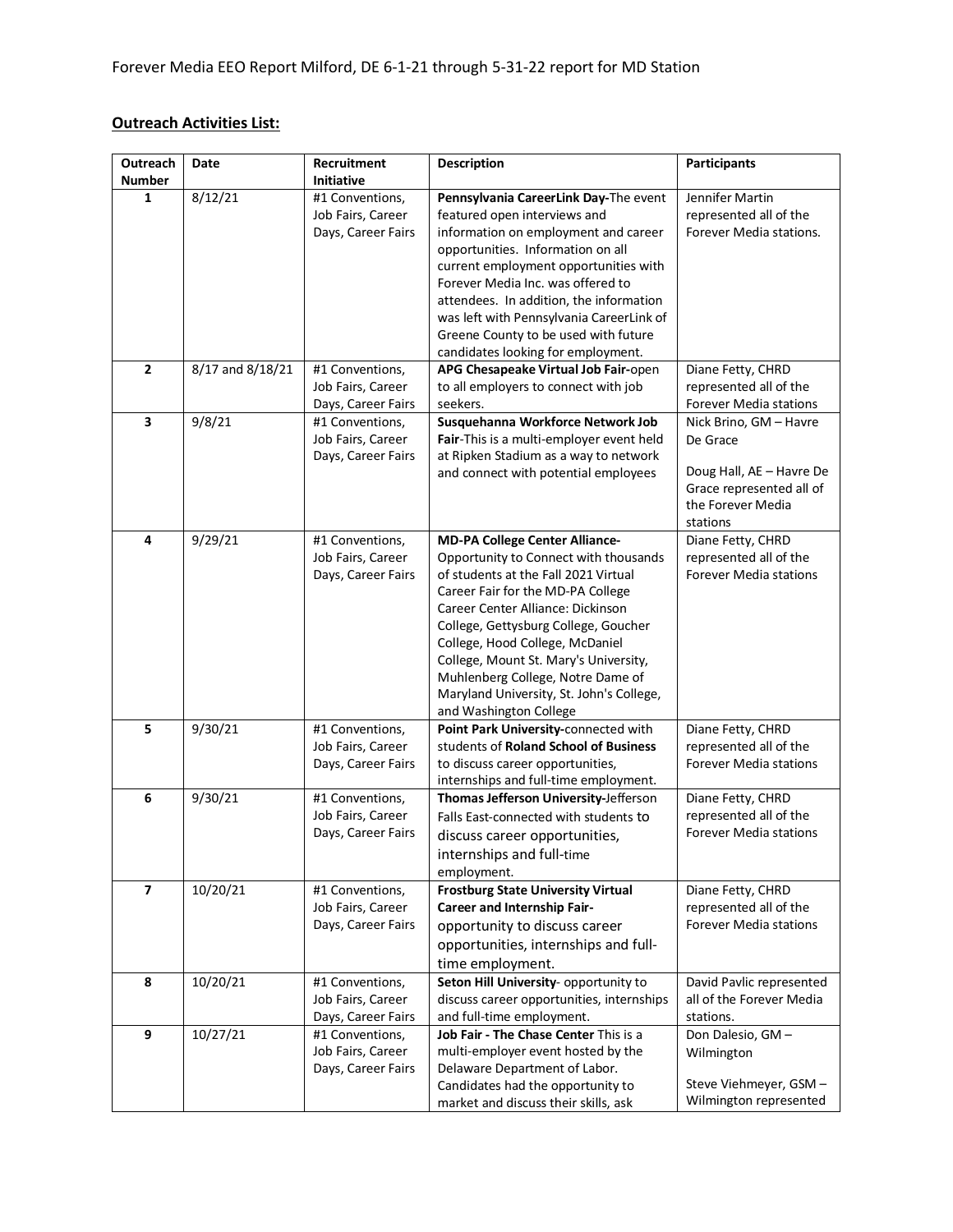|    |           |                    | questions and apply for positions                                       | all of the Forever Media      |
|----|-----------|--------------------|-------------------------------------------------------------------------|-------------------------------|
|    |           |                    | throughout the company.                                                 | stations                      |
| 10 | 11/11/21  | #1 Conventions,    | Point Park University- opportunity to                                   | David Pavlic represented      |
|    |           | Job Fairs, Career  | discuss career opportunities,                                           | all of the Forever Media      |
|    |           | Days, Career Fairs | internships and full-time                                               | stations.                     |
|    |           |                    |                                                                         |                               |
|    |           |                    | employment.                                                             |                               |
| 11 | 2/16/22   | #1 Conventions,    | Spring 2022 NE Ohio Regional Career                                     | Diane Fetty, CHRD             |
|    |           | Job Fairs, Career  | Exploration Fair (school attendees: The                                 | represented all of the        |
|    |           | Days, Career Fairs | University of Akron Baldwin Wallace,                                    | <b>Forever Media stations</b> |
|    |           |                    | Walsh University, Youngstown State                                      |                               |
|    |           |                    | University, Mount Union, Cleveland                                      |                               |
|    |           |                    | State University, Ursuline, Hiram                                       |                               |
|    |           |                    | College, Lake Erie College, Cuyahoga                                    |                               |
|    |           |                    | Community College, Stark State).                                        |                               |
|    |           |                    | Opportunity to discuss career                                           |                               |
|    |           |                    | opportunities, internships and full-time                                |                               |
|    |           |                    | employment.                                                             |                               |
| 12 | 2/25/22   | #1 Conventions,    | Juniata Career Day- Participation in the                                | Bethany Hildebrand,           |
|    |           | Job Fairs, Career  | virtual 2 Juniata College Career Day                                    | GSM. represented all of       |
|    |           | Days, Career Fairs | virtual event. This event was designed                                  | the Forever Media             |
|    |           |                    | to bring students together with                                         | stations                      |
|    |           |                    | employers and alumni from 120+                                          |                               |
|    |           |                    | business, industry and public service to                                |                               |
|    |           |                    | discuss student career options,                                         |                               |
|    |           |                    | internships and full-time employment                                    |                               |
|    |           |                    | opportunities.                                                          |                               |
| 13 | 2/28/2022 | #1 Conventions,    | JOB EXPO/THE PENNSYLVANIA STATE                                         | Diane Fetty, CHRD             |
|    |           | Job Fairs, Career  | UNIVERSITY- THE COLLEGE OF                                              | represented all of the        |
|    |           | Days, Career Fairs | <b>COMMUNICATIONS- Virtual</b>                                          | <b>Forever Media stations</b> |
|    |           |                    | participation in the 2022 PSU College of                                |                               |
|    |           |                    | communications Virtual JobExpo. The                                     |                               |
|    |           |                    | Pennsylvania State University's College                                 |                               |
|    |           |                    | of Communications is the largest<br>ACEEJMC accredited undergraduate    |                               |
|    |           |                    |                                                                         |                               |
|    |           |                    | communications program in the<br>country. This Job Expo is designed for |                               |
|    |           |                    | Penn State's top-notch advertising,                                     |                               |
|    |           |                    | public relations, film/video, journalism,                               |                               |
|    |           |                    | media studied and telecommunications                                    |                               |
|    |           |                    | students and alumni to meet with Radio                                  |                               |
|    |           |                    | Broadcasting Groups, public relations                                   |                               |
|    |           |                    | firms, newspapers, magazines,                                           |                               |
|    |           |                    | production companies and broadcast                                      |                               |
|    |           |                    | and cable organizations. We have found                                  |                               |
|    |           |                    | that participation in this Job Expo has                                 |                               |
|    |           |                    | provided us an opportunity to meet                                      |                               |
|    |           |                    | strong candidates with relevant                                         |                               |
|    |           |                    | experience in an extremely efficient                                    |                               |
|    |           |                    | manner covering the entire mid-Atlantic                                 |                               |
|    |           |                    | region.                                                                 |                               |
| 14 | 3/1/22    | #1 Conventions,    | Spring 2022 McDaniel College Virtual                                    | Diane Fetty, CHRD             |
|    |           | Job Fairs, Career  | Job & Internship Fair. Opportunity to                                   | represented all of the        |
|    |           | Days, Career Fairs | discuss career opportunities, internships                               | <b>Forever Media stations</b> |
|    |           |                    | and full-time employment.                                               |                               |
| 15 | 3/8/22    | #1 Conventions,    | University of Delaware's 2022                                           | Diane Fetty, CHRD             |
|    |           | Job Fairs, Career  | Communications, Marketing & Media                                       | represented all of the        |
|    |           | Days, Career Fairs | Career Meetup. Opportunity to discuss                                   | Forever Media stations        |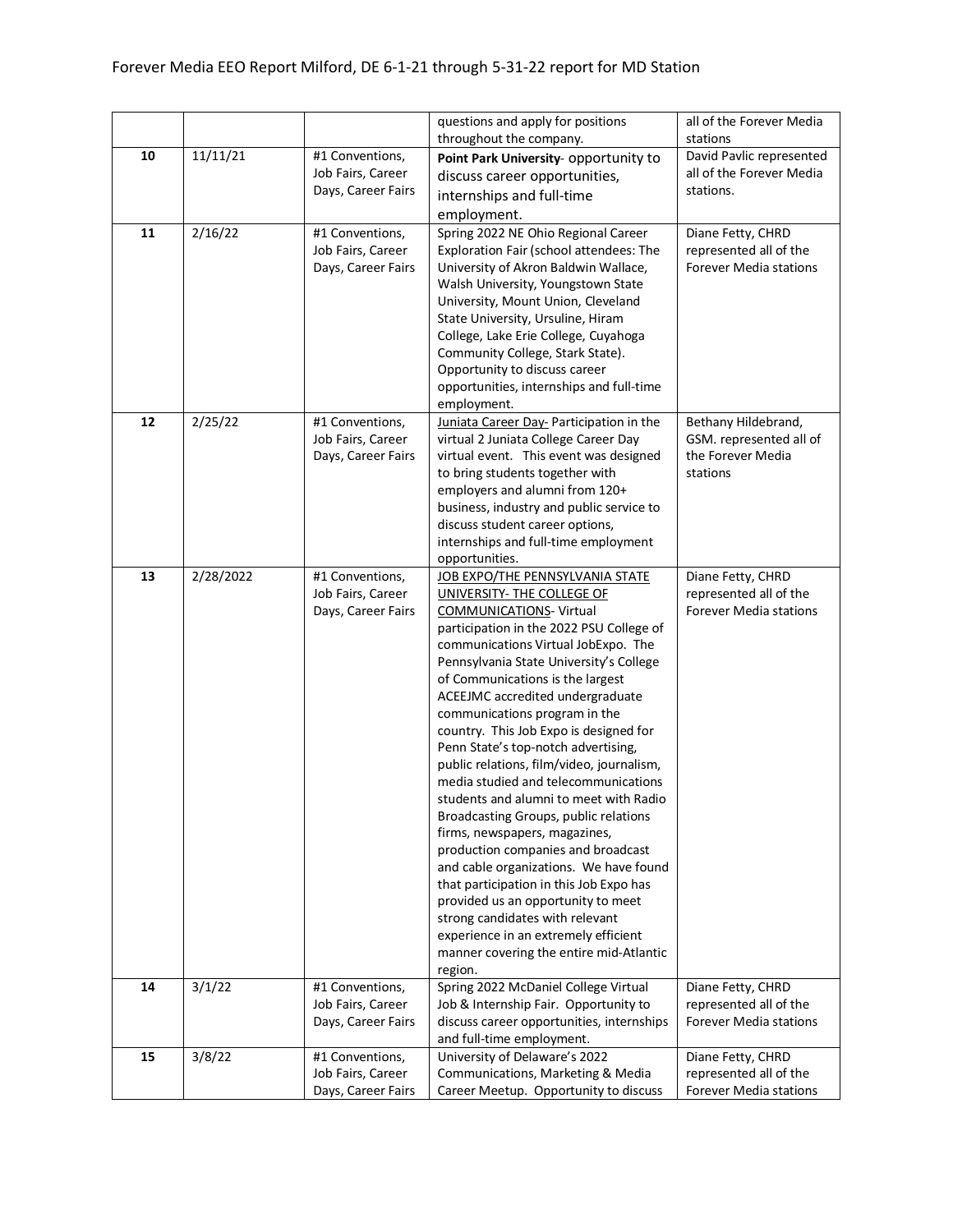|    |                   |                          | career opportunities, internships and         |                           |
|----|-------------------|--------------------------|-----------------------------------------------|---------------------------|
|    |                   |                          | full-time employment.                         |                           |
| 16 | 3/30/22           | #1 Conventions,          | The Greater Connellsville Chamber of          | David Pavlic represented  |
|    |                   | Job Fairs, Career        | Commerce. Opportunity to meet with            | all of the Forever Media  |
|    |                   | Days, Career Fairs       | job seekers.                                  | stations                  |
| 17 | 4/6/22            | #1 Conventions,          | Wilmington University-attended a              | Diane Fetty, CHRD         |
|    |                   | Job Fairs, Career        | virtual job fair with an opportunity to       | represented all of the    |
|    |                   | Days, Career Fairs       | meet with WilmU students and alumni.          | Forever Media stations    |
| 18 | 5/3/22            | #1 Conventions,          | Cambria County Job Fair-opportunity to        | Bethany Hildebrand,       |
|    |                   | Job Fairs, Career        | meet with job seekers                         | GSM represented all of    |
|    |                   | Days, Career Fairs       |                                               | the Forever stations.     |
| 19 | Ongoing           | #2 Hosted Job            | FOREVER MEDIA hosts an on-going job           | Diane Fetty, CHRD         |
|    |                   | Fairs                    | fair on its website                           |                           |
|    |                   |                          | www.forevermediainc.com where                 |                           |
|    |                   |                          |                                               |                           |
|    |                   |                          | applicants have an opportunity to view        |                           |
|    |                   |                          | open positions, by market, and submit a       |                           |
|    |                   |                          | resume.                                       |                           |
| 20 | None this period. | #5 Forever Media         | Forever Media Radio helps prepare             |                           |
|    |                   | Internship               | students to take their place in society as    |                           |
|    |                   | Program                  | active, critical and engaged media            |                           |
|    |                   |                          | professionals. We provide internship          |                           |
|    |                   |                          | opportunities to students every year.         |                           |
|    |                   |                          | We work to design a program that              |                           |
|    |                   |                          | allows students to earn college credit        |                           |
|    |                   |                          | for hands on experience at the radio          |                           |
|    |                   |                          | station. The Internships are designed to      |                           |
|    |                   |                          | meet the needs of the radio station and       |                           |
|    |                   |                          | academic requirements of the college or       |                           |
|    |                   |                          | university where the student is enrolled.     |                           |
|    |                   |                          | Each internship is uniquely designed to       |                           |
|    |                   |                          | help prepare students to take their           |                           |
|    |                   |                          | place in society as active, critical and      |                           |
|    |                   |                          | engaged media professionals. Students         |                           |
|    |                   |                          | may work with the News Director,              |                           |
|    |                   |                          | Program Director, Business Manager,           |                           |
|    |                   |                          | Chief Engineer, Sales Manager or the          |                           |
|    |                   |                          | General Manager to fulfill their              |                           |
|    |                   |                          |                                               |                           |
|    |                   |                          | internship. Promotional interns. They         |                           |
|    |                   |                          | helped develop, plan, implement, and          |                           |
|    |                   |                          | recap ways to market and promote the          |                           |
|    |                   |                          | station group. They attend Live Action        |                           |
|    |                   |                          | Broadcasts for the radio network and          |                           |
|    |                   |                          | help promote the event.                       |                           |
| 21 | 6/9/2021          | #8 Establishment         | Maryland DE Delaware Broadcasters             | Mark Schollenberger,      |
|    |                   | of Training              | <b>Association Board of Directors Meeting</b> | Market Manager            |
|    |                   | Programs for             | via Zoom                                      |                           |
|    |                   | <b>Station Personnel</b> |                                               |                           |
| 22 | 11/4/2021         | #8 Establishment         | Maryland DE Delaware Broadcasters             | Mark Schollenberger,      |
|    |                   | of Training              | <b>Association Board of Directors Meeting</b> | Market Manager            |
|    |                   | Programs for             | via Zoom                                      |                           |
|    |                   | <b>Station Personnel</b> |                                               |                           |
| 23 | 12/9/2021         | #8 Establishment         | Pennsylvania Association of                   | Bobbi Castellucci, Market |
|    |                   | of Training              | Broadcasters held the 2020 Board of           | Mgr., Dave Davies,        |
|    |                   | Programs for             | <b>Directors Meeting</b>                      | Market Manager,           |
|    |                   | <b>Station Personnel</b> | virtually. Presentations of broadcast         |                           |
|    |                   |                          | innovations, programming and legal            | Mike Sherry, VP of Sales  |
|    |                   |                          | concerns.                                     |                           |
|    |                   |                          |                                               |                           |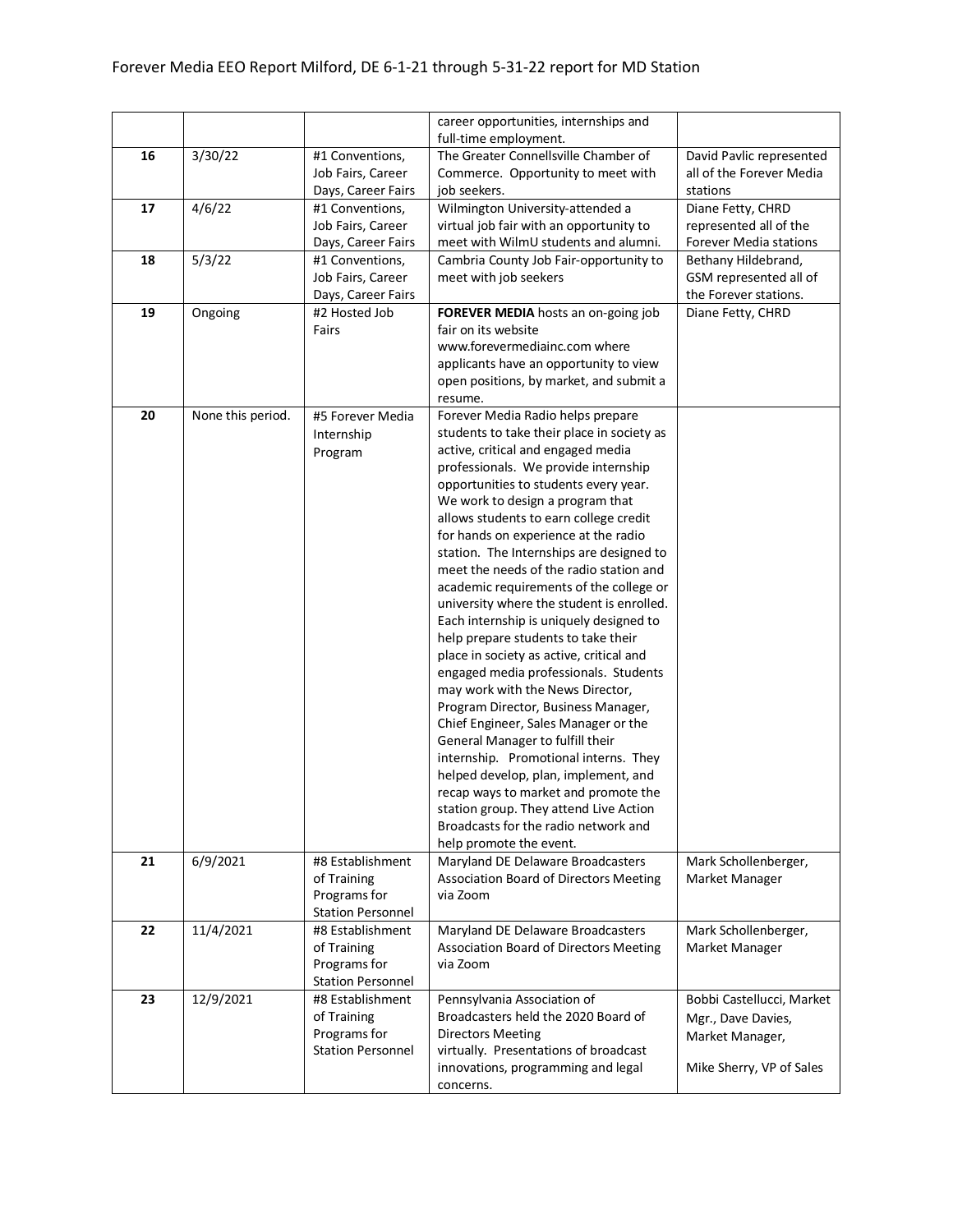| 24 | 1/14/2022             | #8 Establishment<br>of Training<br>Programs for<br><b>Station Personnel</b> | Maryland DE Delaware Broadcasters<br><b>Association Board of Directors Meeting</b><br>via Zoom                                                                                                                                                                                                                                                                                                                                                | Mark Schollenberger,<br>Market Manager                              |
|----|-----------------------|-----------------------------------------------------------------------------|-----------------------------------------------------------------------------------------------------------------------------------------------------------------------------------------------------------------------------------------------------------------------------------------------------------------------------------------------------------------------------------------------------------------------------------------------|---------------------------------------------------------------------|
| 25 | 5/5/22 thru<br>5/6/22 | #8 Establishment<br>of Training<br>Programs for<br><b>Station Personnel</b> | Pennsylvania Association of<br>Broadcasters held an in-person Board of<br>Directors meeting and Awards Luncheon<br>at the Harrisburg Hilton.                                                                                                                                                                                                                                                                                                  | Bobbi Castellucci, Market<br>Manger, Dave Davies,<br>Market Manager |
| 26 | <b>Bi-Monthly</b>     | #8 Establishment<br>of Training<br>Programs for<br><b>Station Personnel</b> | Forever Media Corporate Program<br>Director, Mike Stevens, conducts a bi-<br>monthly telephone conference call with<br>the Program Directors and General<br>Managers to review, guide and train in<br>order to help them succeed in their<br>careers and the overall operation of the<br>Radio Stations. These calls routinely<br>include coaching and support from<br>Forever Media President Lynn Deppen<br>and Radio Consultant Joel Raab. | Program Directors and<br><b>GMs with Mike Stevens</b>               |
| 27 | Weekly                | #8 Establishment<br>of Training<br>Programs for<br><b>Station Personnel</b> | A weekly telephone conference call is<br>held on Thursdays at 10:31 am with<br>Production Directors and copywriters,<br>who are divided into group, to share<br>ideas for commercials and promos.                                                                                                                                                                                                                                             | Production Directors and<br>Copywriters                             |
| 28 | Weekly                | #8 Establishment<br>of Training<br>Programs for<br><b>Station Personnel</b> | A weekly telephone conference call is<br>held on Tuesdays at 10:31 am with the<br>programming air staff, who are divided<br>into group, to share ideas on air<br>content.                                                                                                                                                                                                                                                                     | Programming Staff                                                   |
| 29 | Occasionally          | #8 Establishment<br>of Training<br>Programs for<br><b>Station Personnel</b> | Mike Stevens will occasionally share a<br>webinar or presentation to<br>programming and/or production<br>directors and copywriters as they are<br>held by consultants and other broadcast<br>organizations.                                                                                                                                                                                                                                   | Programming/Production<br>Staff                                     |
| 30 | Monthly               | #8 Establishment<br>of Training<br>Programs for<br><b>Station Personnel</b> | Forever Media Corporate Program<br>Director, Mike Stevens conducts a<br>monthly telephone conference call with<br>Production Directors and Copy Writers<br>to guide, and train in order to help them<br>succeed in their careers, as well as share<br>ideas and talk about trends in copy<br>writing and production. These calls<br>include coaching and support from<br>Mike.                                                                | Production Directors and<br>Copywriters with Mike<br>Stevens        |
| 31 | Daily                 | #8 Establishment<br>of Training<br>Programs for<br><b>Station Personnel</b> | Account Executives are provided with<br>daily group sales meetings to further<br>their understanding of sales,<br>communication, marketing<br>trends/opportunities and sales<br>information. These morning meetings<br>are usually led by the General Sales<br>Manager or General Manager. When<br>individual training is required, the<br>Account Executives are assisted by the<br>General Sales Manager and/or the<br>General Manager.     | Sales Staff                                                         |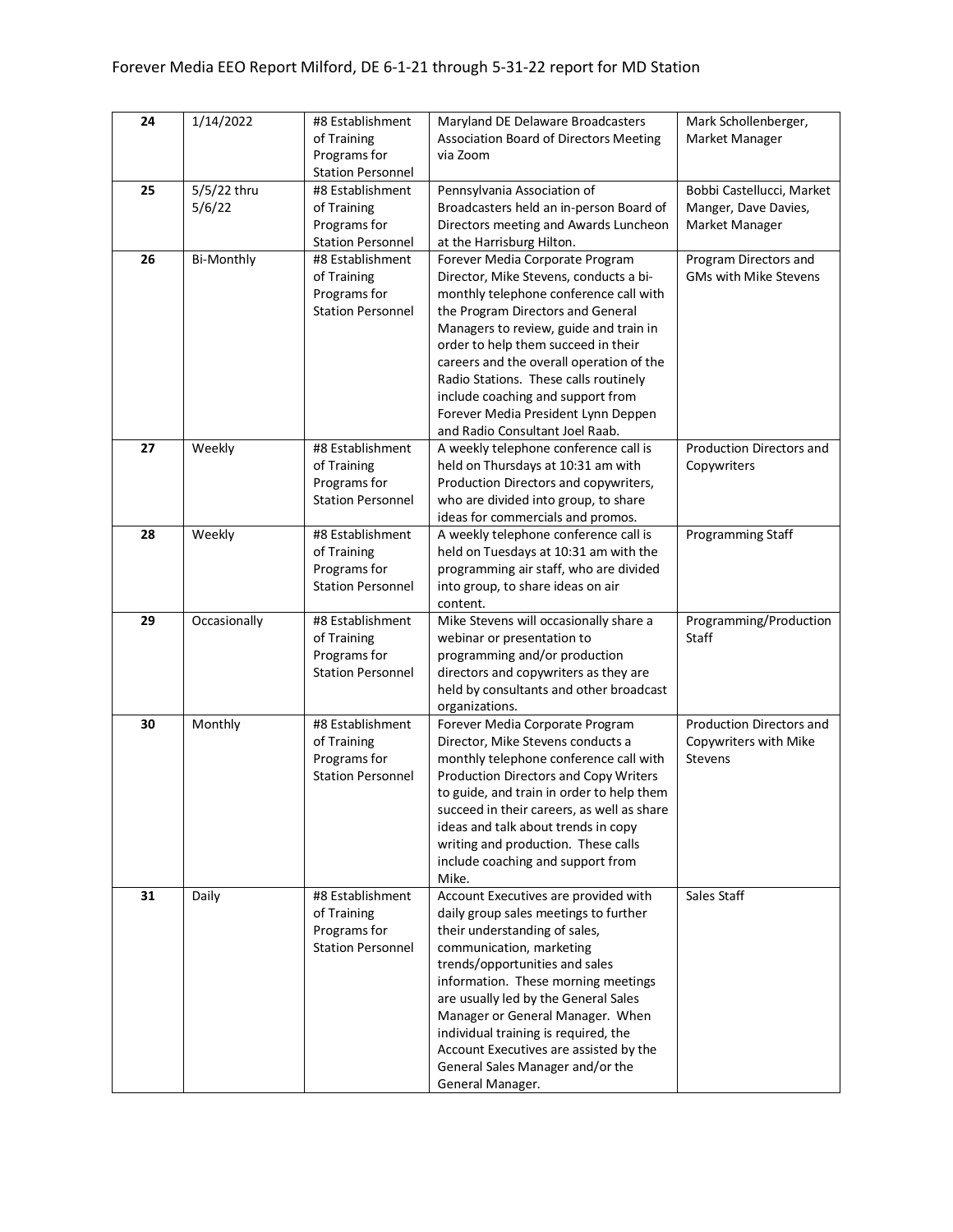| 32 | Ongoing      | #8 Establishment         | Forever Media makes available Monarch                                         | All Management and        |
|----|--------------|--------------------------|-------------------------------------------------------------------------------|---------------------------|
|    |              | of Training              | (previously Matrix Solutions) to the                                          | sales staff               |
|    |              | Programs for             | Sales Department. Matrix offers a web-                                        |                           |
|    |              | <b>Station Personnel</b> | based media-specific software platform                                        |                           |
|    |              |                          | that enables the sales department to                                          |                           |
|    |              |                          | maximize their advertising                                                    |                           |
|    |              |                          | opportunities. The program provides                                           |                           |
|    |              |                          | media sales workflow while giving the                                         |                           |
|    |              |                          | exact information needed for                                                  |                           |
|    |              |                          | prospecting, managing, evaluating, and                                        |                           |
|    |              |                          | closing business. Training tools for all                                      |                           |
|    |              |                          | aspects of sales are provided and                                             |                           |
|    |              |                          | available within this program.                                                |                           |
| 33 | Annually and | #8 Establishment         | Forever Media supports and has a                                              | All Employees             |
|    | upon hire    | of Training              | commitment to the principals of equal                                         |                           |
|    |              | Programs for             | employment opportunity and intends to                                         |                           |
|    |              | <b>Station Personnel</b> | provide a work environment free from                                          |                           |
|    |              |                          | unlawful discrimination of any kind. In<br>keeping with this commitment, upon |                           |
|    |              |                          | hire, all new employees are put through                                       |                           |
|    |              |                          | Sexual Harassment training and every                                          |                           |
|    |              |                          | employee trained annually.                                                    |                           |
| 34 | Weekly       | #8 Establishment         | Forever Media incorporates an                                                 | All Employees             |
|    |              | of Training              | additional level of employee training                                         |                           |
|    |              | Programs for             | with the ThinkZoom-P1Learning                                                 |                           |
|    |              | <b>Station Personnel</b> | program. P1Learning provides on-line                                          |                           |
|    |              |                          | training and operations development                                           |                           |
|    |              |                          | solutions focused exclusively on the                                          |                           |
|    |              |                          | media industry. P1 provides selling                                           |                           |
|    |              |                          | techniques and concepts, tips, training,                                      |                           |
|    |              |                          | development leadership advice and                                             |                           |
|    |              |                          | legal compliance requirements to                                              |                           |
|    |              |                          | salespersons, human resources,                                                |                           |
|    |              |                          | supervisors and management. All                                               |                           |
|    |              |                          | Forever Media employees have access                                           |                           |
|    |              |                          | to hundreds of interactive courses, tests                                     |                           |
|    |              |                          | and written materials on a variety of                                         |                           |
|    |              |                          | topics relevant to the industry.                                              |                           |
| 35 | Ongoing      | #8 Establishment         | <b>Forever Media General Managers</b>                                         | VP of Sales, GM's, GSM's, |
|    |              | of Training              | schedule weekly, daily and individual                                         | Sales Staff, Market       |
|    |              | Programs for             | meetings with Sales Account Executives                                        | Managers                  |
|    |              | <b>Station Personnel</b> | to review, guide and train in order to                                        |                           |
|    |              |                          | help each succeed in their career.<br>Additionally, every Tuesday morning,    |                           |
|    |              |                          | the Vice-President of Sales conducts a                                        |                           |
|    |              |                          | telephone-conferenced webinar to                                              |                           |
|    |              |                          | mentor all Forever Media station                                              |                           |
|    |              |                          | General Managers, General Sales                                               |                           |
|    |              |                          | Managers, Market Managers through a                                           |                           |
|    |              |                          | process of informal discussion of                                             |                           |
|    |              |                          | knowledge, education, coaching and                                            |                           |
|    |              |                          | support as it relates to work, career, or                                     |                           |
|    |              |                          | professional development.                                                     |                           |
| 36 | Ongoing      | #8 Establishment         | The station's General Manager, General                                        | Sales Staff               |
|    |              | of Training              | Sales Manager and Account Executives                                          |                           |
|    |              | Programs for             | routinely train on-line with the Radio                                        |                           |
|    |              | <b>Station Personnel</b> | Advertising Bureau. During this period,                                       |                           |
|    |              |                          | all have earned Radio Marketing                                               |                           |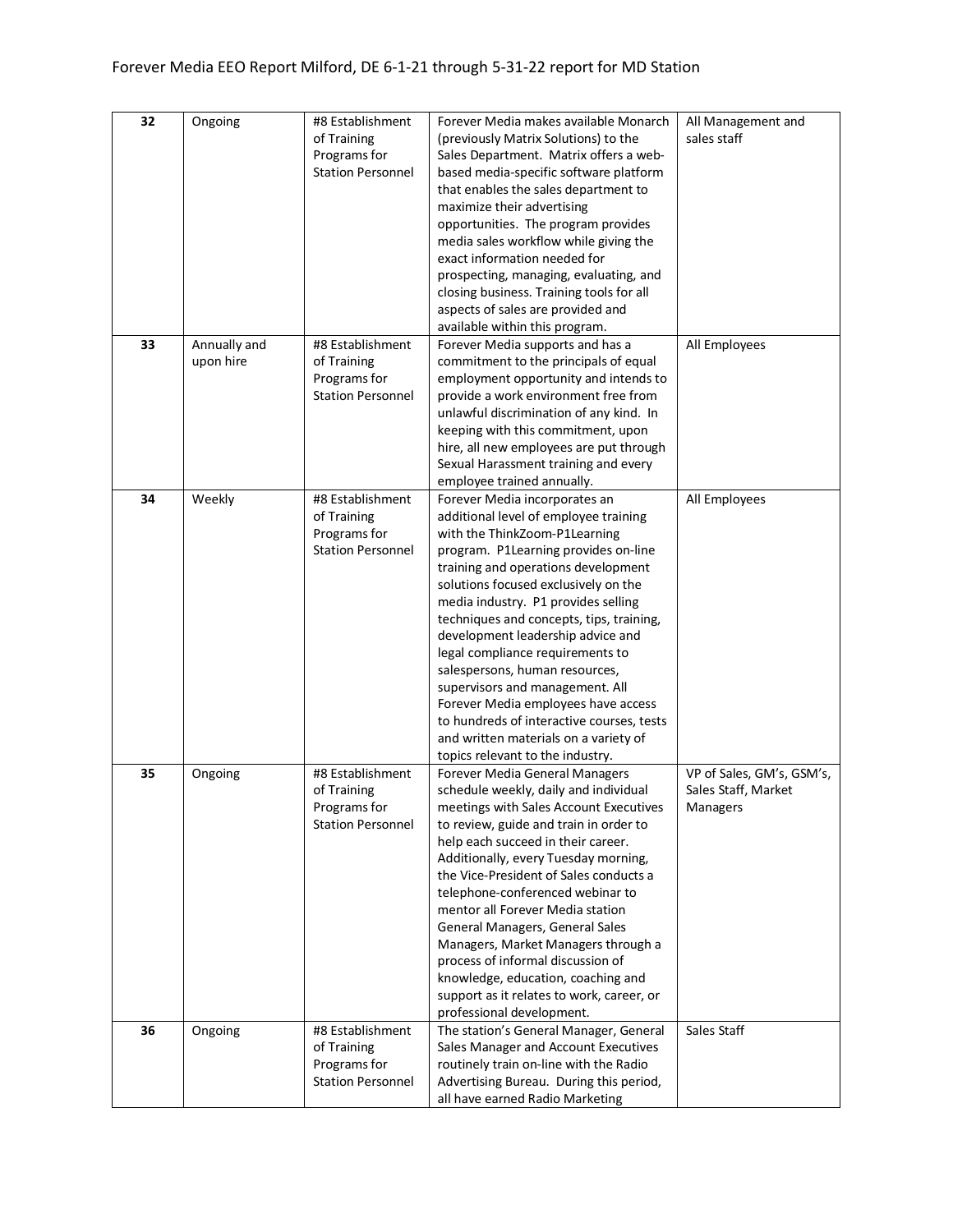|    |                     |                          | Professional Certifications from the      |                          |
|----|---------------------|--------------------------|-------------------------------------------|--------------------------|
|    |                     |                          | Radio Advertising Bureau. These           |                          |
|    |                     |                          | educational and instructional courses     |                          |
|    |                     |                          | are designed to improve our sales         |                          |
|    |                     |                          | team's knowledge about radio and          |                          |
|    |                     |                          | offers educational/instructional courses  |                          |
|    |                     |                          | designed to improve management, daily     |                          |
|    |                     |                          | operations and leadership of the Radio    |                          |
|    |                     |                          | Stations.                                 |                          |
| 37 | Ongoing             | #8 Establishment         | The General Manager and General Sales     | GM's, GSM's              |
|    |                     | of Training              | Manager have routinely trained on-line    |                          |
|    |                     | Programs for             | with the Pennsylvania Associations of     |                          |
|    |                     | <b>Station Personnel</b> | Broadcasters (The Local Broadcast Sales   |                          |
|    |                     |                          | Team & P1 Selling).                       |                          |
| 38 | Ongoing             | #8 Establishment         | Forever Media makes available             | Traffic staff, Sales     |
|    |                     | of Training              | Marketron which offers a web-based        | Assistants, Programming  |
|    |                     | Programs for             | media-specific software platform that     | Staff, and Business      |
|    |                     | <b>Station Personnel</b> | enables the traffic departments,          | <b>Managers</b>          |
|    |                     |                          | production departments, and business      |                          |
|    |                     |                          | managers to maximize their managing       |                          |
|    |                     |                          | and invoicing of commercials, non-        |                          |
|    |                     |                          | traditional revenue and digital. Training |                          |
|    |                     |                          | tools for all aspects are provided and    |                          |
|    |                     |                          | available within this program.            |                          |
| 39 | Ongoing             | #8 Establishment         | Forever Media makes available             | Sales Staff              |
|    |                     | of Training              | Nielsen. Nielsen offers platform training |                          |
|    |                     | Programs for             | for the sales department. Training tools  |                          |
|    |                     | <b>Station Personnel</b> | for all aspects are provided and          |                          |
|    |                     |                          | available within this program including a |                          |
|    |                     |                          | monthly calendar of training sessions.    |                          |
| 41 | 10/27/21            | #10 Participation        | Point Park University-Future of           | Mike Sherry, VP of Sales |
|    |                     | of programs              | Broadcast Day-program for broadcast       |                          |
|    |                     | relating to career       | students. Panelists from the PAB's        |                          |
|    |                     | opportunities in         | Board of Directors gave their valuable    |                          |
|    |                     | broadcasting             | input to the students to help prepare     |                          |
|    |                     | sponsored by             | and encourage them for a career in        |                          |
|    |                     | educational              | broadcasting.                             |                          |
|    |                     | institutions             |                                           |                          |
| 41 | <b>Upon Request</b> | #16 Radio Station        | We routinely give group tours of our      | 1666 Blairs Pond Road,   |
|    |                     | <b>Group Tours</b>       | facility, 1666 Blairs Pond Road, Milford, | Milford, DE 19963/All    |
|    |                     |                          | DE 19963 to organizations such as the     | Staff                    |
|    |                     |                          | Boy and Girl Scouts, elementary and       |                          |
|    |                     |                          | high school groups, church groups and     |                          |
|    |                     |                          | other similar groups. The tours provide   |                          |
|    |                     |                          | an introduction to the Radio              |                          |
|    |                     |                          | Broadcasting Industry and are offered     |                          |
|    |                     |                          | for free. A typical tour includes         |                          |
|    |                     |                          | information on the history of Radio and   |                          |
|    |                     |                          | our stations. We explain and              |                          |
|    |                     |                          | demonstrate the broadcasting              |                          |
|    |                     |                          | equipment used to transmit                |                          |
|    |                     |                          | programming from the studio to the        |                          |
|    |                     |                          | transmitter site, we explain the studio   |                          |
|    |                     |                          | equipment and how it functions. An        |                          |
|    |                     |                          | introduction and hands-on recording of    |                          |
|    |                     |                          | commercial production is                  |                          |
|    |                     |                          | demonstrated. An explanation of all       |                          |
|    |                     |                          | positions and responsibility of station   |                          |